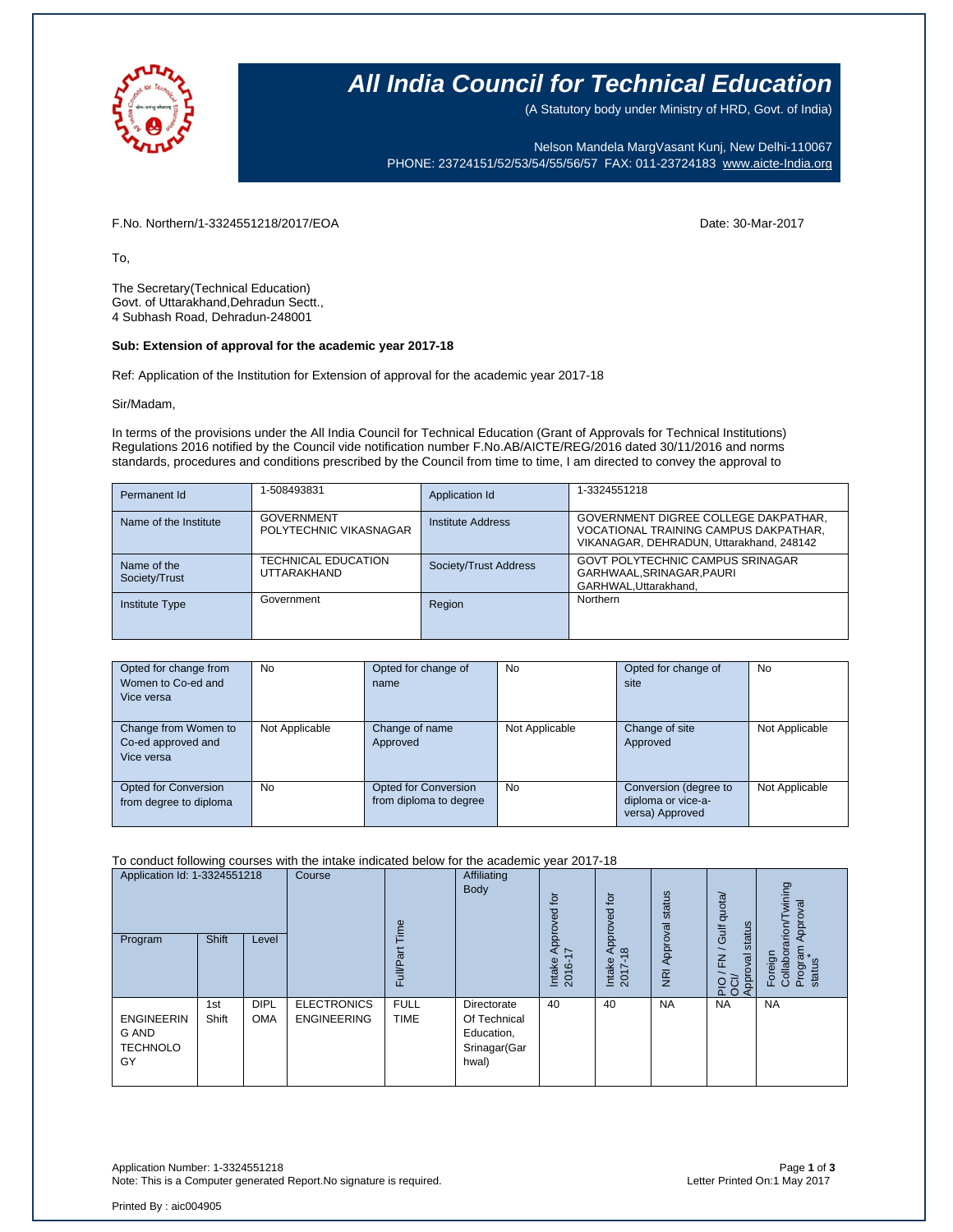

# **All India Council for Technical Education**

(A Statutory body under Ministry of HRD, Govt. of India)

Nelson Mandela MargVasant Kunj, New Delhi-110067 PHONE: 23724151/52/53/54/55/56/57 FAX: 011-23724183 [www.aicte-India.org](http://www.aicte-india.org/)

The above mentioned approval is subject to the condition that

GOVERNMENT POLYTECHNIC VIKASNAGAR

shall follow and adhere to the Regulations, guidelines and directions issued by AICTE from time to time and the undertaking / affidavit given by the institution along with the application submitted by the institution on portal.

In case of any differences in content in this Computer generated Extension of Approval Letter, the content/information as approved by the Executive Council / General Council as available on the record of AICTE shall be final and binding.

Strict compliance of Anti-Ragging Regulation:- Approval is subject to strict compliance of provisions made in AICTE Regulation notified vide F. No. 37-3/Legal/AICTE/2009 dated July 1, 2009 for Prevention and Prohibition of Ragging in Technical Institutions. In case Institution fails to take adequate steps to Prevent Ragging or fails to act in accordance with AICTE Regulation or fails to punish perpetrators or incidents of Ragging, it will be liable to take any action as defined under clause 9(4) of the said Regulation.

### **Note: Validity of the course details may be verified at www.aicte-india.org**

 **Prof. A.P Mittal Member Secretary, AICTE**

Copy to:

- **1. The Regional Officer,** All India Council for Technical Education Govt. Polytechnic Campus Adjoining Directorate of Technical Education Vikas Nagar, Kanpur-208 002, Uttar Pradesh
- **2. The Director Of Technical Education\*\*,** Uttarakhand
- **3. The Registrar\*\*,** Directorate Of Technical Education, Srinagar(Garhwal)
- **4. The Principal / Director,** GOVERNMENT POLYTECHNIC VIKASNAGAR GOVERNMENT DIGREE COLLEGE DAKPATHAR, VOCATIONAL TRAINING CAMPUS DAKPATHAR, VIKANAGAR,DEHRADUN, Uttarakhand,248142
- **5. The Secretary / Chairman,** TECHNICAL EDUCATION UTTARAKHAND GOVT POLYTECHNIC CAMPUS SRINAGAR GARHWAAL, SRINAGAR,PAURI GARHWAL, Uttarakhand,
- **6. Guard File(AICTE)**

**Note: \*\* - Approval letter copy will not be communicated through post/email. However, provision is made in the portal for downloading Approval letter through Authorized login credentials allotted to concerned DTE/Registrar.**